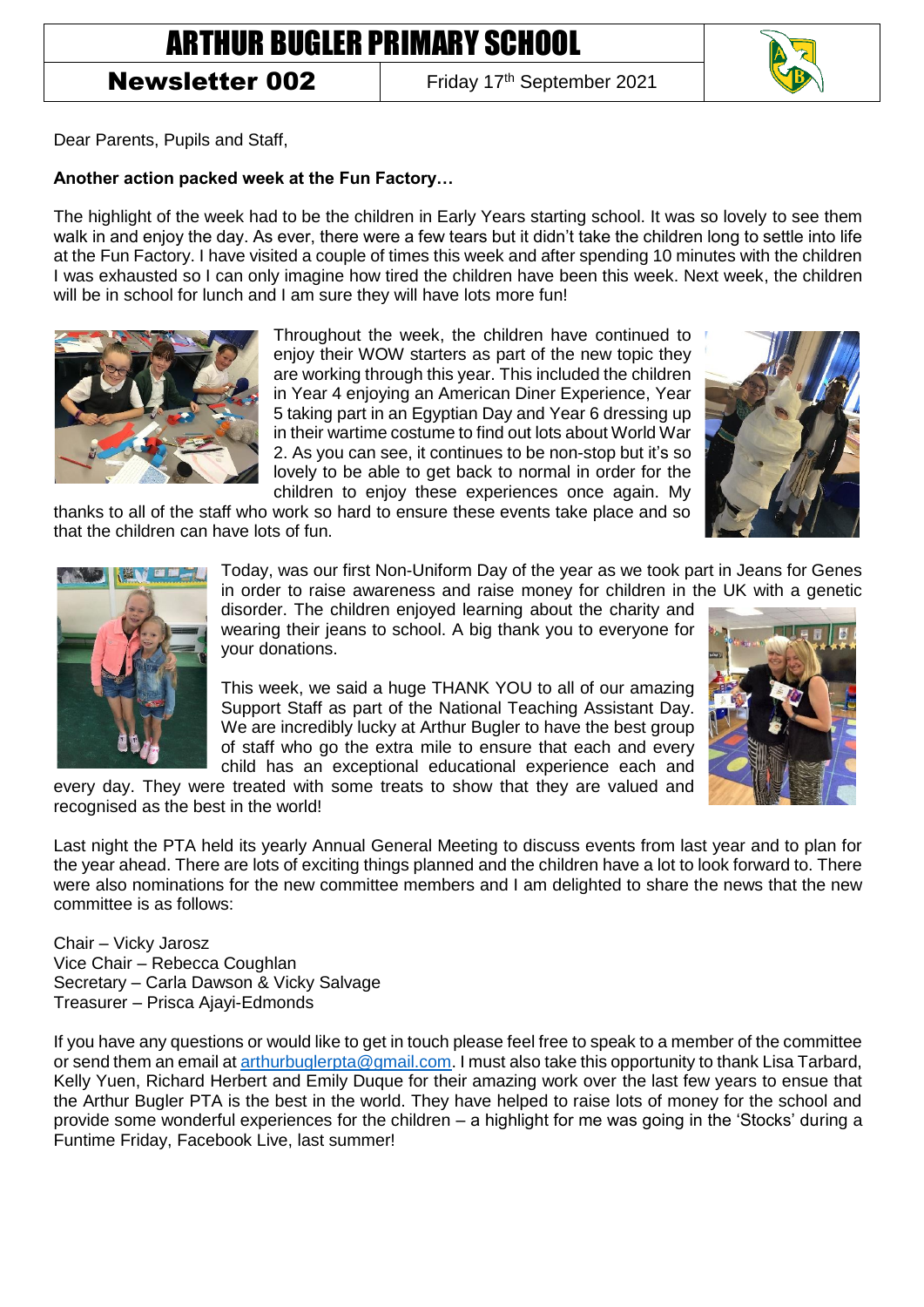

Next week we are hosting a Macmillan Coffee Morning in the Hall on Wednesday 22<sup>nd</sup> September at 9am. We are looking for cake donations and would also love to see as many people there as possible. We look forward to enjoying some cake, a drink and a chat! Cakes can be dropped off on Tuesday afternoon or on Wednesday morning.

Lastly, can I please ask that everyone takes care when outside the school at busy times. There are a lot of children walking across the road as they arrive to school and everyone needs to take extra care to keep everyone safe. I know the start of the day is busy but I would rather have everyone arrive safely so that they can arrive to school ready to learn. Please also be considerate of our neighbours when you park and I ask that you do not park across any driveways at the start and end of the day.

Have a lovely weekend!

Yours sincerely,

### *J. A. Bryant*

Headteacher

|  | <b>ATTENDANCE</b>                      |                           |                   |        |
|--|----------------------------------------|---------------------------|-------------------|--------|
|  | <b>Lower School</b>                    | Class 5<br><b>Class 7</b> | <b>Mrs Seshie</b> | 98.99% |
|  |                                        |                           | <b>Mrs Scott</b>  |        |
|  | <b>Upper School</b>                    | Class 14                  | <b>Mr Heard</b>   | 98%    |
|  | <b>Congratulations to all classes!</b> |                           |                   |        |
|  | <b>Whole School Attendance</b>         |                           | 92.44%            |        |
|  |                                        |                           |                   |        |

| <b>Drop Off</b>                                                                                                                                                                                                                                                                                                 |
|-----------------------------------------------------------------------------------------------------------------------------------------------------------------------------------------------------------------------------------------------------------------------------------------------------------------|
| As ever, we strongly recommend that the children walk to school<br>whenever possible to ease traffic around the school, but if you do need to<br>use the Drop Off, please ensure that your child has everything with them<br>and that they are ready to leave the car to prevent a long line of cars<br>waiting |

|                                                               | Morrisons Its' Good To Grow - Garden Vouchers                                                                                                                                                                                                                                    |
|---------------------------------------------------------------|----------------------------------------------------------------------------------------------------------------------------------------------------------------------------------------------------------------------------------------------------------------------------------|
| N's Good to GI W                                              | Don't forget that we are taking part in this initiative and are looking to get<br>lots of new gardening equipment for our school.                                                                                                                                                |
| <b>Collect free gardening</b><br>equipment for your<br>school | 'For every £10 you spend (in store or online) at Morrisons, you'll get a<br>Grow Token to help your school get everything they need to get growing.<br>Download the MyMorrisons app today to start collecting Grow Tokens and<br>choose the school you'd like to donate them to. |
|                                                               | Your chosen school will be able to exchange their Grow Tokens for<br>FREE gardening equipment to get kids growing.'                                                                                                                                                              |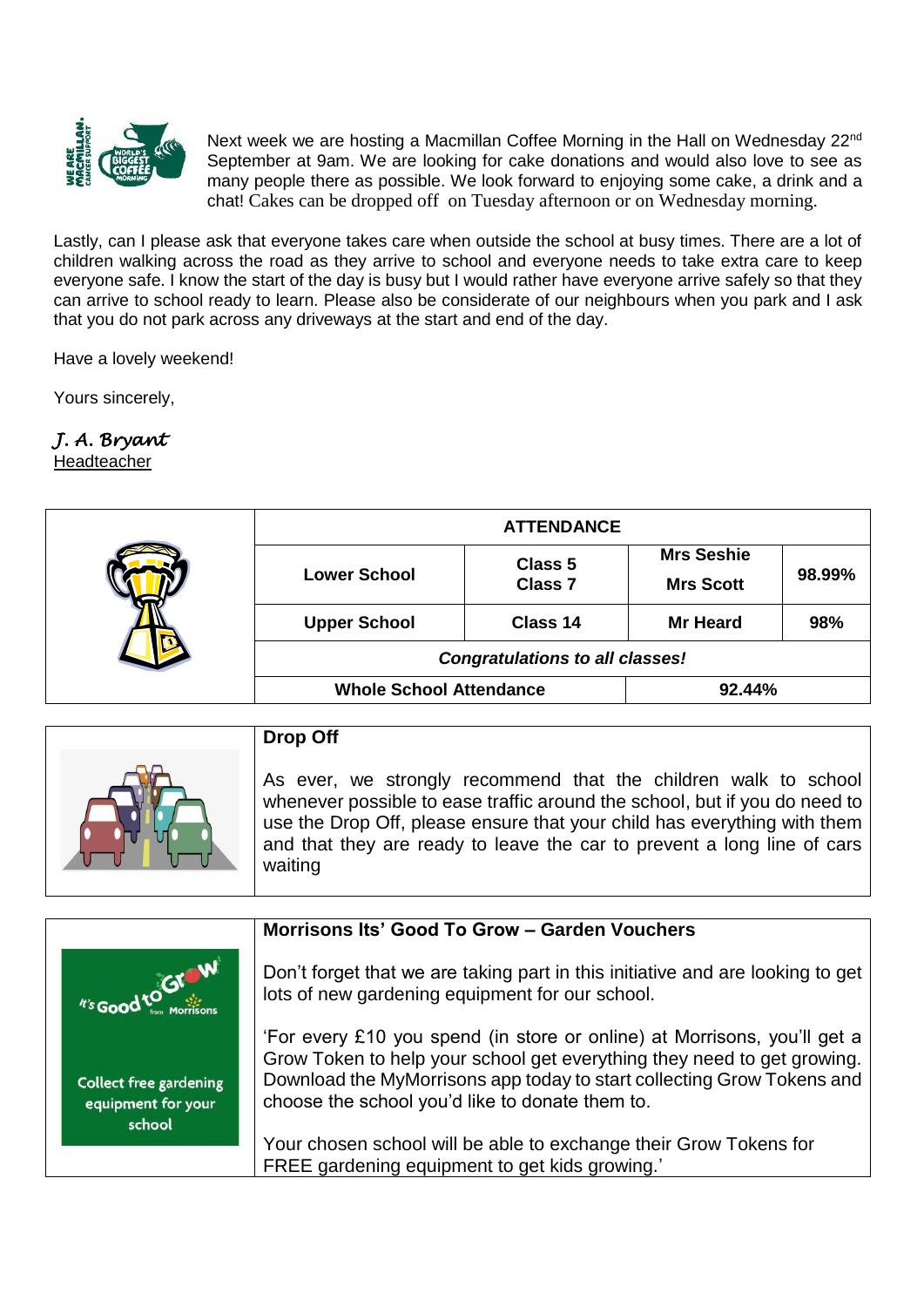#### **Open Days For Prospective Parents**



We are opening our doors and inviting prospective parents to come and visit our wonderful school and see for themselves what makes Arthur Bugler so special.

Come along, be part of our friendly community and see what makes the Fun Factory one of the happiest schools in the world! Staff will be on hand to answer all of your questions and show you around the school. There are plenty of opportunities to visit, please follow the link below for [dates](http://www.arthurbugler.com/school-open-days/dates-and-times.html)  [and times,](http://www.arthurbugler.com/school-open-days/dates-and-times.html) we look forward to seeing you.

<http://www.arthurbugler.com/school-open-days>

| <b>Class Dojo</b>                                                                                                                                                                  |
|------------------------------------------------------------------------------------------------------------------------------------------------------------------------------------|
| The Class Dojo app is now up and running and information has been sent<br>home for all children in Years 1-6. If you have forgotten any information<br>please contact Mrs Rowland. |

| <b>Clubs</b>                                                                                                                                                                                                 |
|--------------------------------------------------------------------------------------------------------------------------------------------------------------------------------------------------------------|
| We are still waiting for the booking letter from Premier Sport regarding the<br>after school football club. As soon as this is received this will be forwarded<br>by email. All other clubs start next week. |

| LETTERS SENT HOME / E-MAILED THIS WEEK                                                                                                                                                                                                                                                                                                                                                           |
|--------------------------------------------------------------------------------------------------------------------------------------------------------------------------------------------------------------------------------------------------------------------------------------------------------------------------------------------------------------------------------------------------|
| All Years - Macmillan coffee morning<br>All Years - Community Support News<br>All Years - Covid-19 Update<br>All Years - Harvest Festival Letter<br>Year 1-3 - School Book Bags Only<br>Year 1-6 Letter/ Information regarding Clubs<br>Year 1-6 Walking Bus Letter<br><b>EYFS</b> - Snack Letter<br>Year 6 - Secondary School Admissions Document<br>Year 6 – Residential Trip to Isle of Wight |